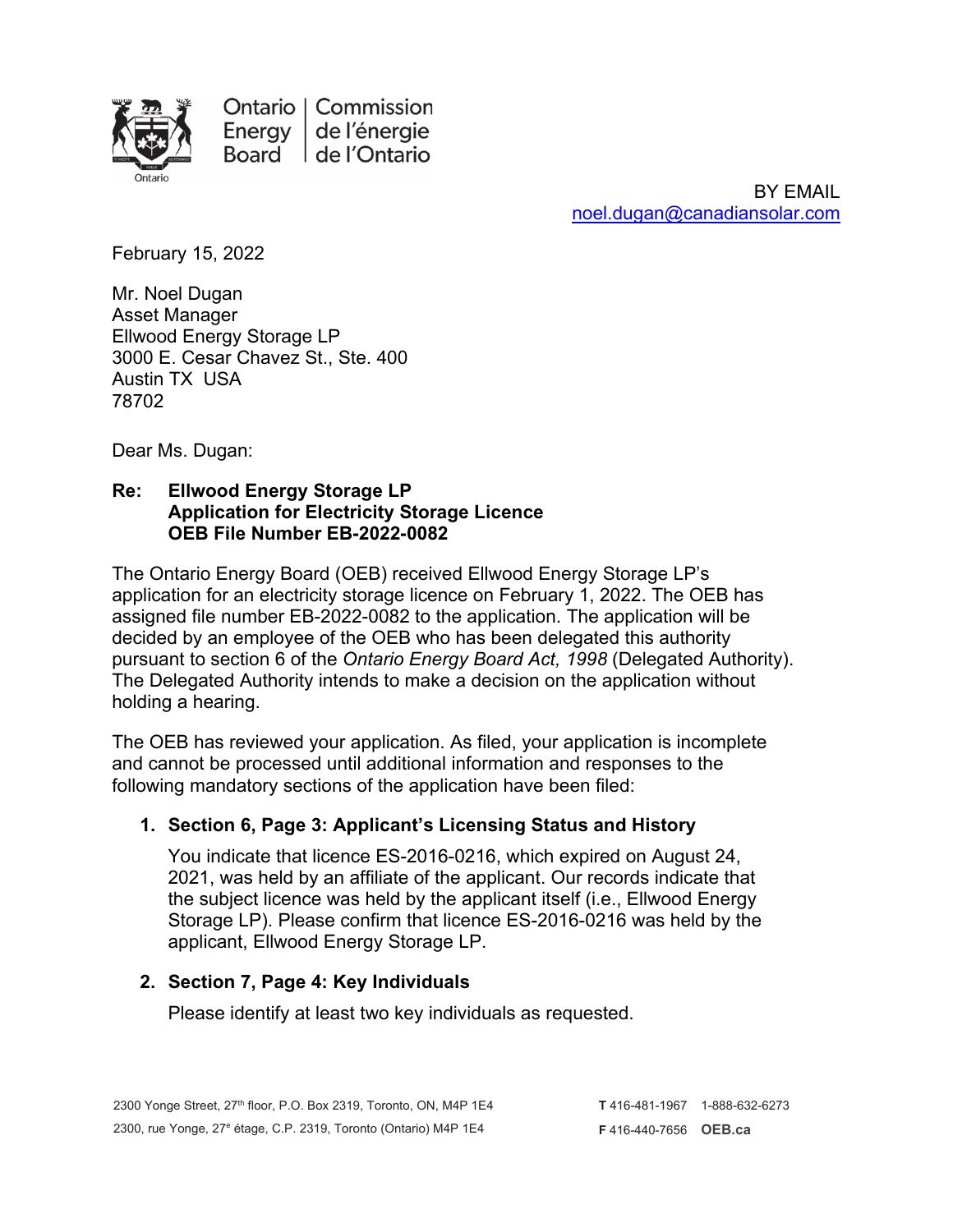## **3. Section 9, Page 5: Facility Description**

Please provide the required information relating to the storage facility (i.e., installed capacity, number of units and facility address), as well as a description of any ancillary services the applicant may be selling.

## **4. Section 11, Page 7: Connection**

Please complete question (a) in describing the existing or future distribution system from the output of the storage facility to the connection pointwith the electricity distributor or to the connection point with the transmission system (e.g., length of line, transformers, etc.).

## **5. Section 12, Page 9: Corporate Organization**

Please provide a corporate organization chart of the applicant.

## **6. Section 13, Page 9: Finance**

Please provide the applicant's audited financial statements for the last two years, or other acceptable documents specified in section 13, page 9. Documents must be signed by a key individual.

## **7. Section 16, Page 12: Key Individual Information**

Please provide the required information for each key individuals identified in section 7, page 4.

## **8. Section 18, Page 14: Certification and Acknowledgement**

To be accepted by the OEB, the application must be signed by a key individual. Please submit the signed copy of this section.

The OEB will resume processing your application once the above information has been filed. If the above information is not filed within 30 days of the date of this letter, the OEB may close the file for this application.

Once your application is complete, the Delegated Authority expects to issue a final decision on your application within 60-90 days.

In the event the Delegated Authority decides to deny or otherwise modify the relief you requested in your application; you will be given an opportunity to provide comments. The Delegated Authority will consider your final comments, if any, prior to issuing a decision and order.

Please file the requested information electronically with the Registrar at [registrar@oeb.ca.](mailto:registrar@oeb.ca)